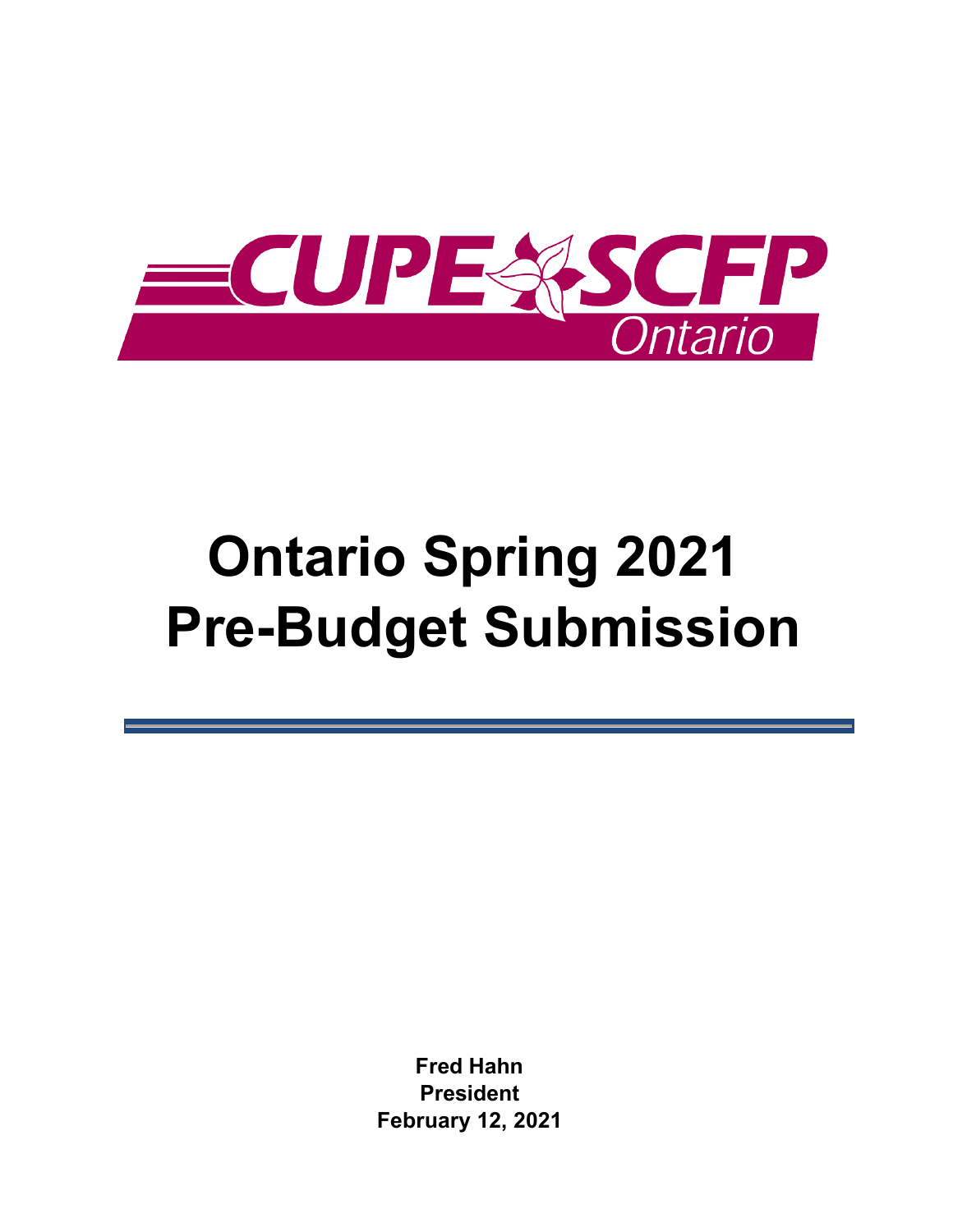Thank you for the opportunity to present our thoughts on the Ontario government 2021-2022 budget. The Canadian Union of Public Employees (CUPE) Ontario is the largest Union in the province with more than 280,000 members. You will find CUPE members working in health care, municipalities, school boards, social services, airlines and post-secondary education. We provide the public services that help make Ontario a great place to live.

CUPE members work on the front lines helping to protect Ontarians from the pandemic every day. We are in your hospital emergency rooms and ICU's; we are the PSW's in long-term care and retirement homes; we are the paramedics who will get you to the hospital safely when you cannot get there yourself. CUPE members are the staff working in public health, testing and contact tracing. A significant number of CUPE members are also on the front lines supporting Ontarians. We are the shelter workers helping the homeless. We are the childcare workers supporting parents, working in essential services. We are in the classrooms helping our children learn. We are the essential service workers who need to report to work in order to ensure that our communities continue to function: the solid waste collectors, the snow plough drivers, the drinking water specialists, the public transit workers, the hydro electricians. Thousands of CUPE members in Ontario have contracted COVID-19 in the course of their work and at least seven CUPE members have died. Even as we got through the first wave, where we had 30,000 members laid off, and as services were restored across the province, we still have close to 5,000 CUPE members currently on lay off because of the pandemic.

We are submitting this brief to you in the middle of the second wave of the COVID-19 pandemic. Most of the Province is -- again -- in lockdown. Up until a week ago, our schools were closed. Our children have missed weeks of in person learning. Most shops and services are closed. Our unemployment rate is over 10%. Those hit hardest are those with low wage part time employment.

And yet, even with this second lock down, over two hundred of our long-term care facilities remain in outbreak. We continue to see outbreaks in warehouses, food processing factories and manufacturing centres. In southern Ontario, most of our Hospital ICU's are at or over capacity. COVID-19 testing capacity has not met demand. Public health units in the hot zones have given up tracing contacts because they cannot keep up.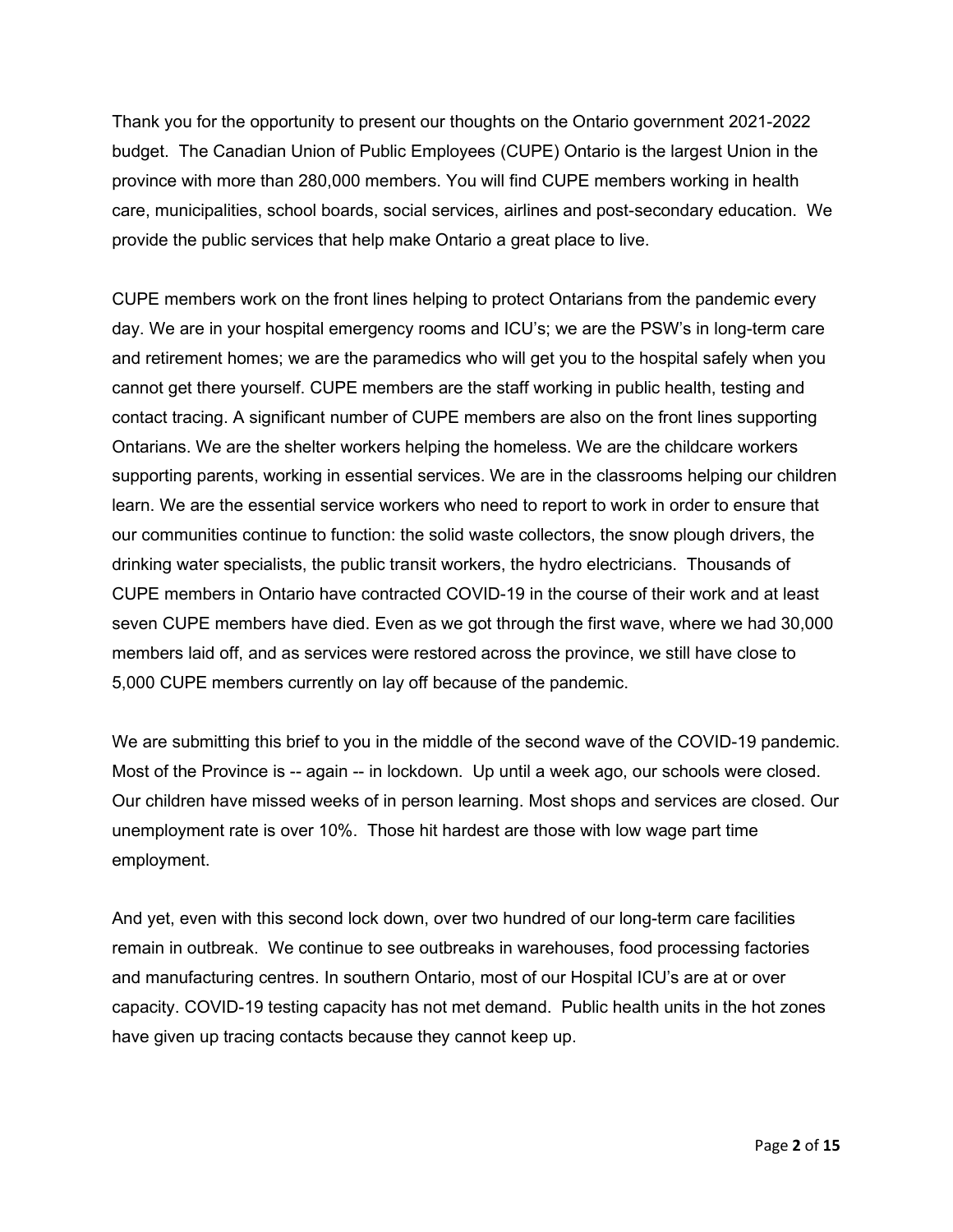By the numbers this second wave is much worse than the first. In the three months since your fall 2020 budget, in the three months ending January  $31<sup>st</sup>$ , we have seen almost 200,000 new cases of COVID-19 in Ontario. That is more than four times the number of cases we saw in the spring. Also, tragically, during this same three months more than 3,100 Ontarians have died. This is hundreds more than died in the first wave. Thankfully, the numbers are finally starting to drop.

Last March, Ontarians shut down the economy. We stayed at home to give the government time necessary implement the public sector supports we need to protect ourselves from Covid-19. Ten months have elapsed. Very few of the necessary supports have been installed at the level needed to keep our communities functioning safely. Lockdowns are effective but they come at a huge cost.

The need to develop and implement strategies that go beyond lockdown is long overdue. There are ways to mitigate and control the spread of this virus. However, those strategies require collective action and robust government services. Where failures have occurred, they can be attributed to government's past austerity measures. Now is the time to reverse direction and bolster our public services. With unemployment at record highs, enhanced staffing to implement pandemic protocols should be a no-brainer.

And what of after the pandemic? Society after the pandemic will be different than the society we had when we entered the pandemic. Ontarians will need supports to heal at a social level, an emotional level, a developmental level, and an economic level. Additionally, issues such as climate change and discrimination against racialized communities have not gone away. Now is the time to start planning to rebuild better than before. It is our submission that a vigorous and renewed public sector is key to that rebuild.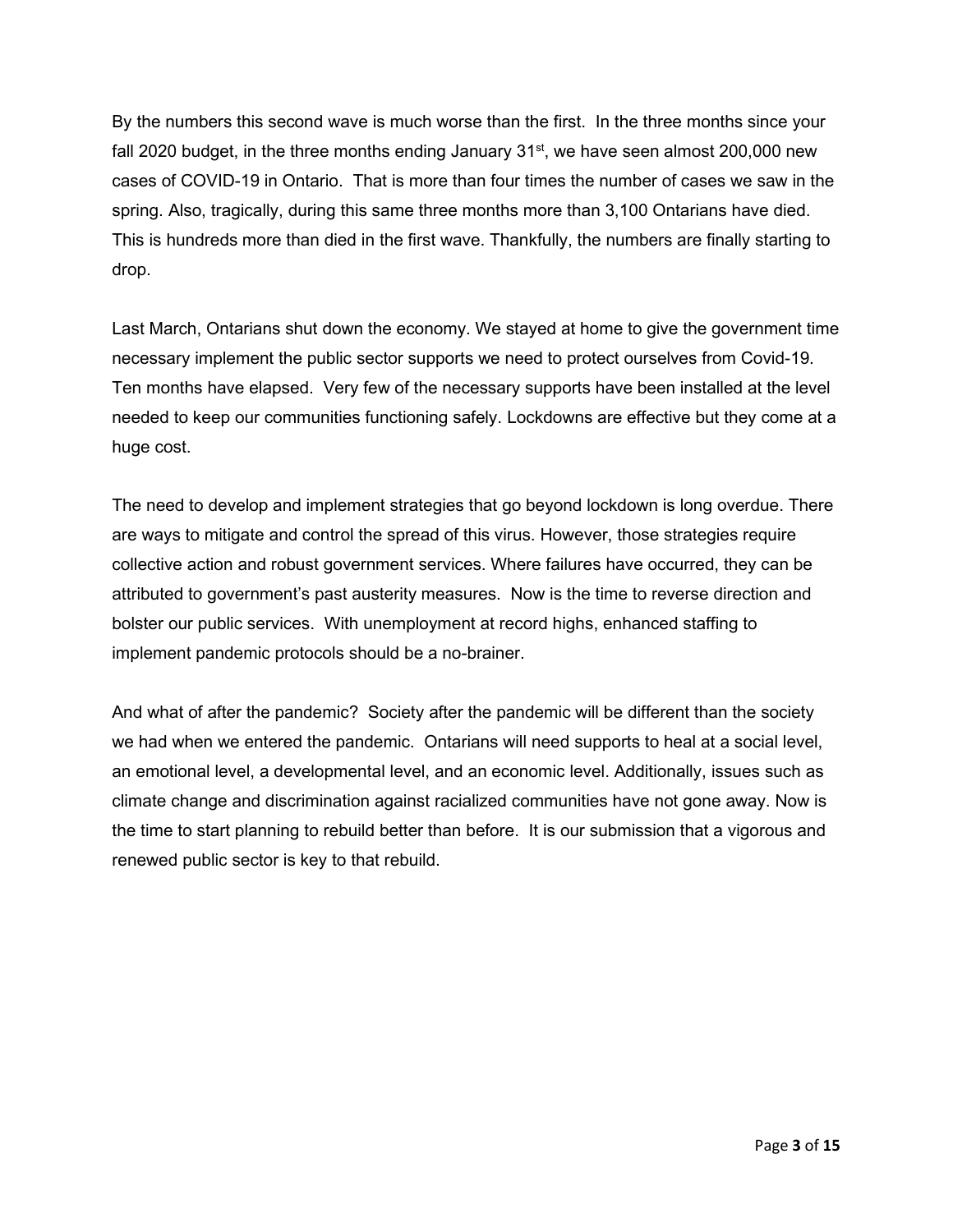# **RECOMMENDATIONS:**

## **1. Spend the Money Being Held in Reserve**

Both the Financial Accountability Office (FAO) and the Canadian Centre for Policy Alternatives report that the Ontario government is sitting on up to seven billion dollars of unspent COVID-19 relief money. Most of these funds have come from the federal government. The FAO also points to other reserves and contingencies totalling an additional five billion dollars in the last years' budgets with no allocation.

Spend the money. This is not the time to put away surpluses to reduce the deficit or sprinkle goodies at election time. Spend the money now and get this pandemic under control.

## **2. Tax the Winners**

There are companies and individuals who have done very well during this pandemic. The Loblaws, the Amazons and the Costcos have seen huge increases in their bottom line as demand for their goods and services skyrocketed. At the same time there are many Ontarians who are suffering. They have lost jobs, lost businesses and have seen their income drop dramatically. Those Ontarians cannot afford renewed austerity when the pandemic is over. They will need access to robust public services.

Instead of focussing on cutting the services that Ontario needs, CUPE Ontario recommends that your government increase taxation on those who are most able to pay more. The revenue side of your budget needs a closer look.

- **a) Implement a wealth tax of 2% on net worth of \$5 million or more.**
- **b) Raise the marginal tax rate on the wealthiest 1.0% of Ontarians.**
- **c) Restore Ontario's corporate capital tax for medium and large corporations to 0.3% for general corporations and to 0.9% for financial corporations.**
- **d) Improve tax audit and compliance measures.**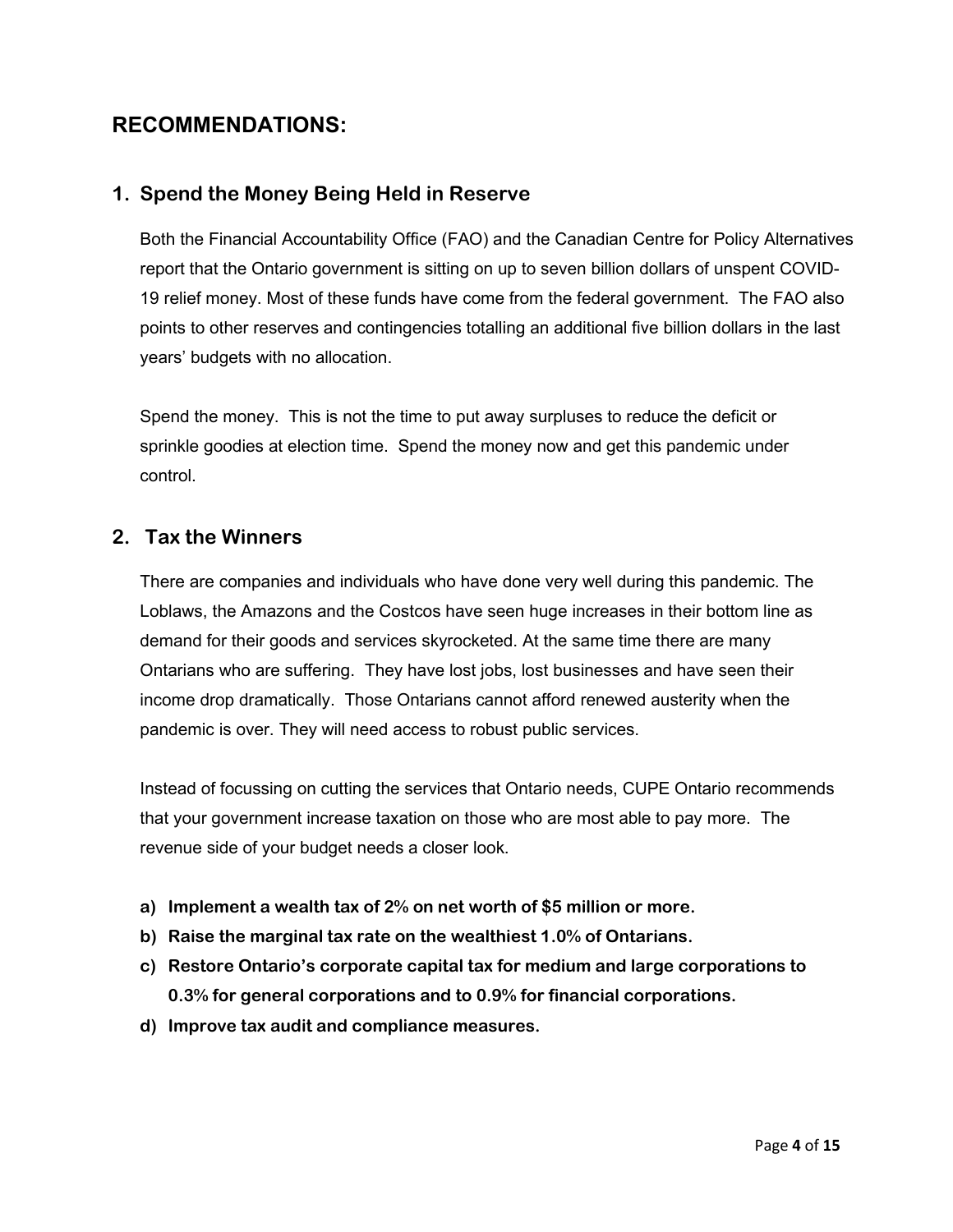- **e) Collect sales tax and corporate income tax from internet and social media services like Facebook, Amazon, Netflix and Google and impose a digital services tax.**
- **f) Reverse the energy subsides announced in the last budget to commercial and industrial users.**
- **g) Re-introduce the cap and trade fund or introduce a Carbon Tax to wean Ontarians off of fossil fuels.**

# **3. Improve Ontario Workplaces**

Although many Ontarians can work from home, approximately 65% of employees are obliged to report to a workplace, even during a lockdown. These are essential services that must remain open. It is not just the schools and the health facilities, it is also the factories, the food processing plants, and the mail order warehouses.

A huge proportion of COVID-19 transmission is happening in workplaces. Lower paid precarious workers are most at risk. Working multiple part time jobs, without paid sick leave or the ability to advocate for health and safety measures, these Ontarians are the ones most likely to get infected, which in turn endangers their families and the public. When the needs of the poorest are not met, the risk of infection increases for everyone.

It is imperative that the Ontario government ramp up workplace protections for our essential workers.

## **a) Legislate a minimum of ten (10) days paid sick leave and unlimited paid COVID19 isolation leave.**

Organizations as diverse as the Ontario Federation of Labour, the Ontario Big City Mayors, the Medical Officers of Health in Ontario Health Units, the Ontario Medical Association, and the Ontario Chamber of Commerce have all called on your government to provide paid sick leave to employees to allow those who are sick, or those who need to isolate to do so and prevent the spread of COVID-19 in the community. Workers who are exposed to COVID-19 need to stay at home and isolate. Workers who feel sick need to get tested to determine if they have COVID-19 or a cold. If workers do not have access to paid sick leave, staying at home or getting tested can mean they can't make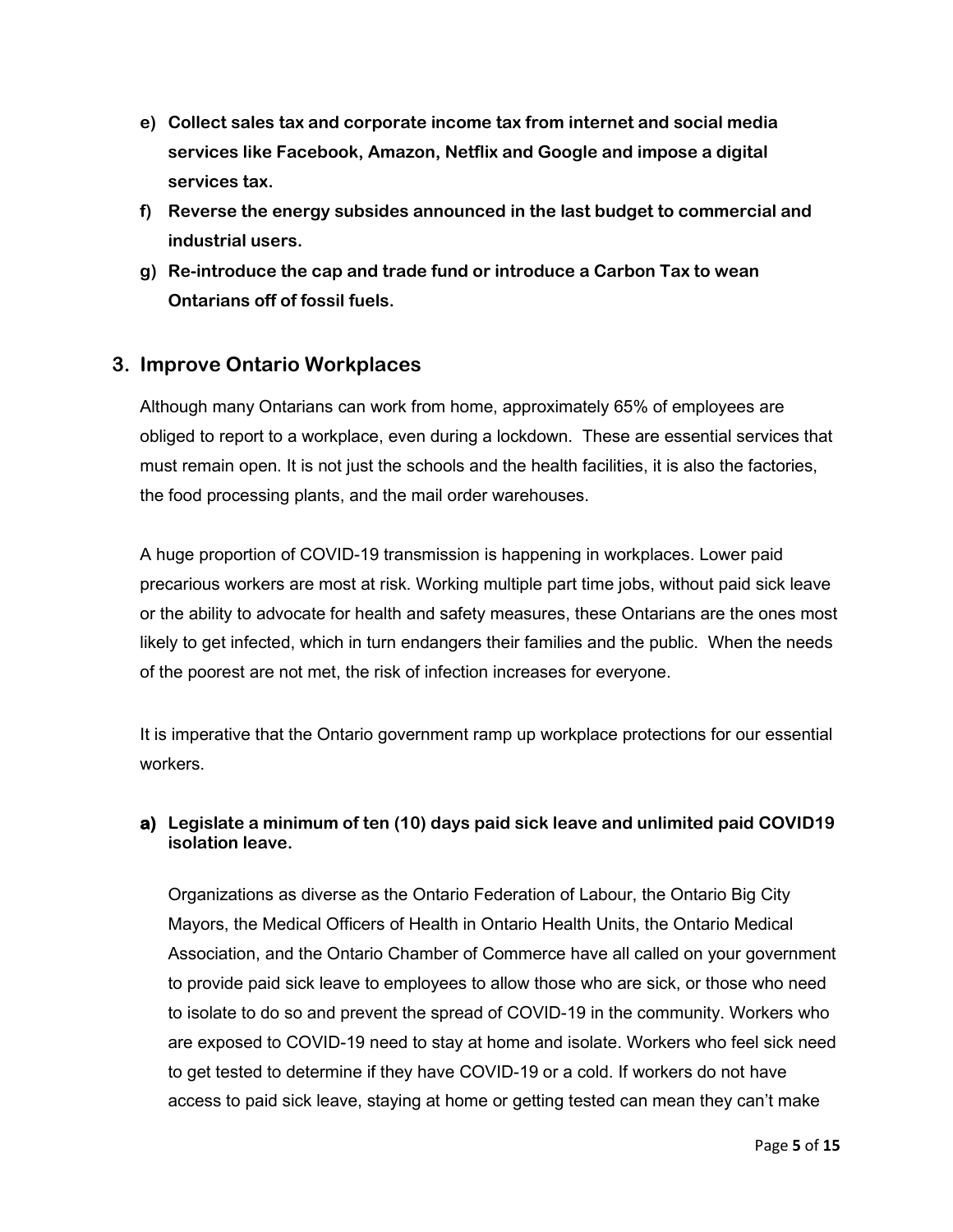their rent or feed their children. It is an impossible choice. CUPE Ontario strongly recommends that you bring in paid sick leave with the 2021-22 budget.

#### **b) Shore up WSIB protections against COVID19**

Employees who contract COVID-19 at the workplace are having enormous difficulty getting workers compensation claims to cover their illness. Even health care workers and staff in workplaces experiencing outbreaks have to prove they contracted COVID-19 on the job in order to claim WSIB benefits.

The rules need to be changed. Your government should make it presumptive that any employee in a health care setting who contracts COVID-19 is deemed to have caught it at the workplace. The same should apply to any employee in a non-health care workplace who contracts COVID-19 during a workplace outbreak.

- **c) Immediately raise the minimum wage to \$15 per hour**
- **d) Repeal Bill 124 and remove the 1.0% cap on public sector wages.**
- **e) Immediately remove all Emergency Orders impacting workers rights and access to their Collective Agreements that were continued by Bill 195.**

# 4. **Declare Anti-Black Racism a public health emergency and immediately develop, with true stakeholder consultation, a comprehensive and fully funded plan to address this scourge in our communities.**

This pandemic has thrown a spotlight on the inequities in our society and the risk they pose to all of us. The essential service work of the pandemic is disproportionally done by women and racialized minorities. What is abundantly clear is that our racialized communities have suffered the most. COVID19 is not the only public health emergency in Ontario. As a society we need to formally recognize how racism harms many Ontarians and divert the necessary attention and resources into fighting it.

- **a) Restore and increase the funding to the Ontario Human Rights Commission to deal with the huge and growing back log**
- **b) Restore funding to the Ontario Anti-Racism Directorate and its sub-committees.**
- **c) Mandate the creation of a committee under the Anti-Racism Directorate that would have inter-ministerial connections and responsibilities for concrete actions to mitigate this public health crisis.**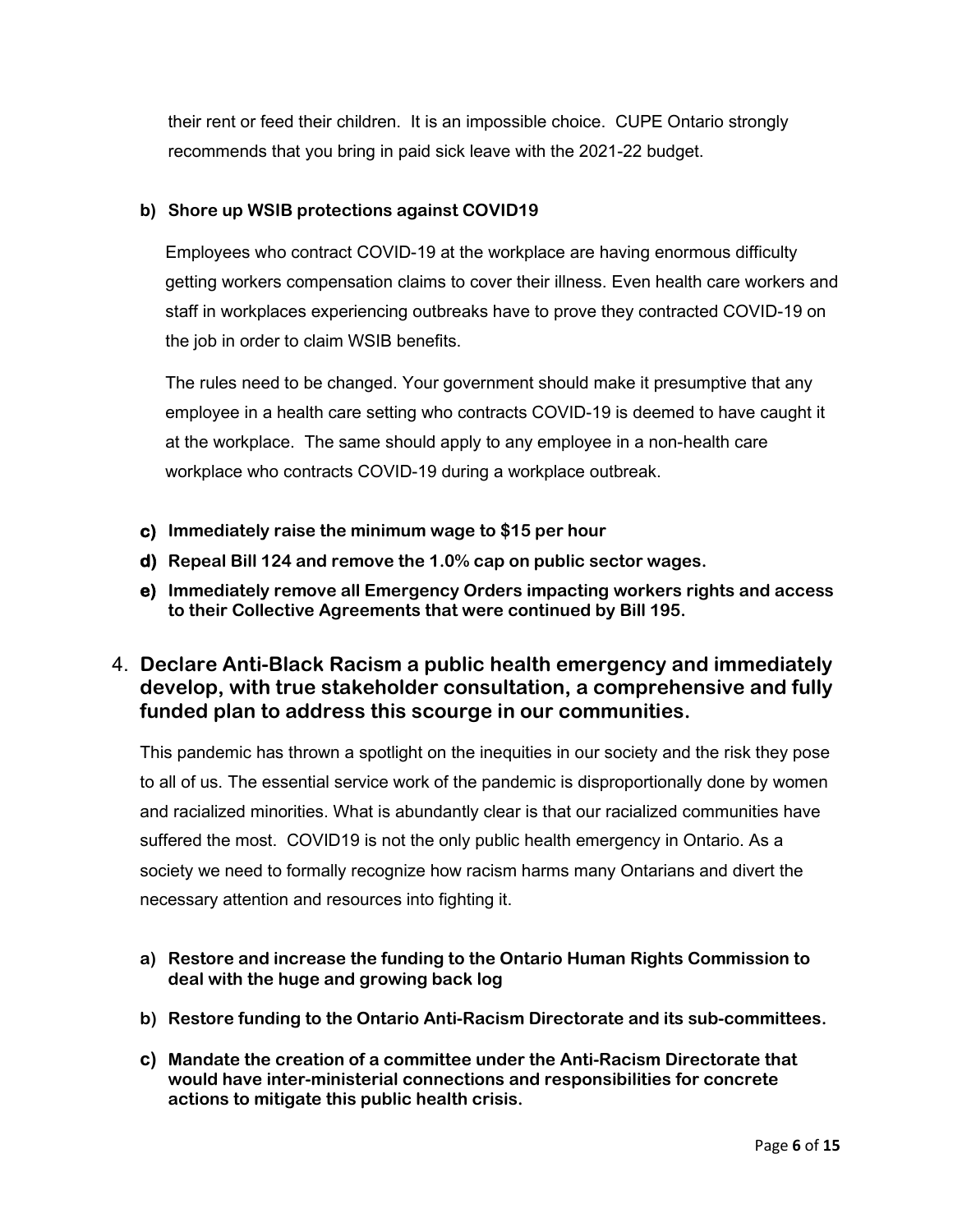#### **d) Introduce Equity and Inclusive training for all government funded agencies and institutions.**

Many marginalized communities have often experienced prejudice, bias and indifference when accessing front line services. Your government needs to allocate specific funds so that all agencies can have access to the resources necessary to offer much need training to front-line staff that deliver public services.

# **5. Expand Our Public Hospital Capacity:**

The pandemic tested our health care system like never before. We acknowledge your government has announced significant additional spending in health care, reported that you will spend 8.3 billion health care dollars to fight the pandemic in 2020-21, and that you have projected a four billion dollar influx of COVID-19 funding in 2021-22 and then two billion dollars in additional COVID-19 funding for health care in 2022-23.

## **a) Increase pandemic funding in years two and three**

Nevertheless, the pandemic funding is not sufficient in the second and third year. The Ontario Hospital Association has calculated that even with the additional influx of dollars, hospitals are projected to fall two billion dollars into deficit this year.

## **b) Improve base health care funding.**

Base funding to deal with hospital operations is still too low. Prior to 2020 Ontario per capita spending on health care was the lowest in Canada. The system was stretched to the breaking point. The core funding increases that were previously announced (1.4% in 2020- 21 and projected to 3.7% in 2021-22) are not sufficient to deal with population growth, our aging population and inflation.

## **c) Address the surgical backlog by hiring more hospital staff**

The pandemic has created a huge backlog for surgeries. The government of British Columbia was able to eliminate 90% of the elective surgery backlog due to the first wave of the pandemic. They provided additional resources to BC Hospitals to hire additional staff, run operating theatres for longer periods during the day and coordinate surgical wait times. The Ontario government needs to follow suit. Just because surgeries are deemed elective,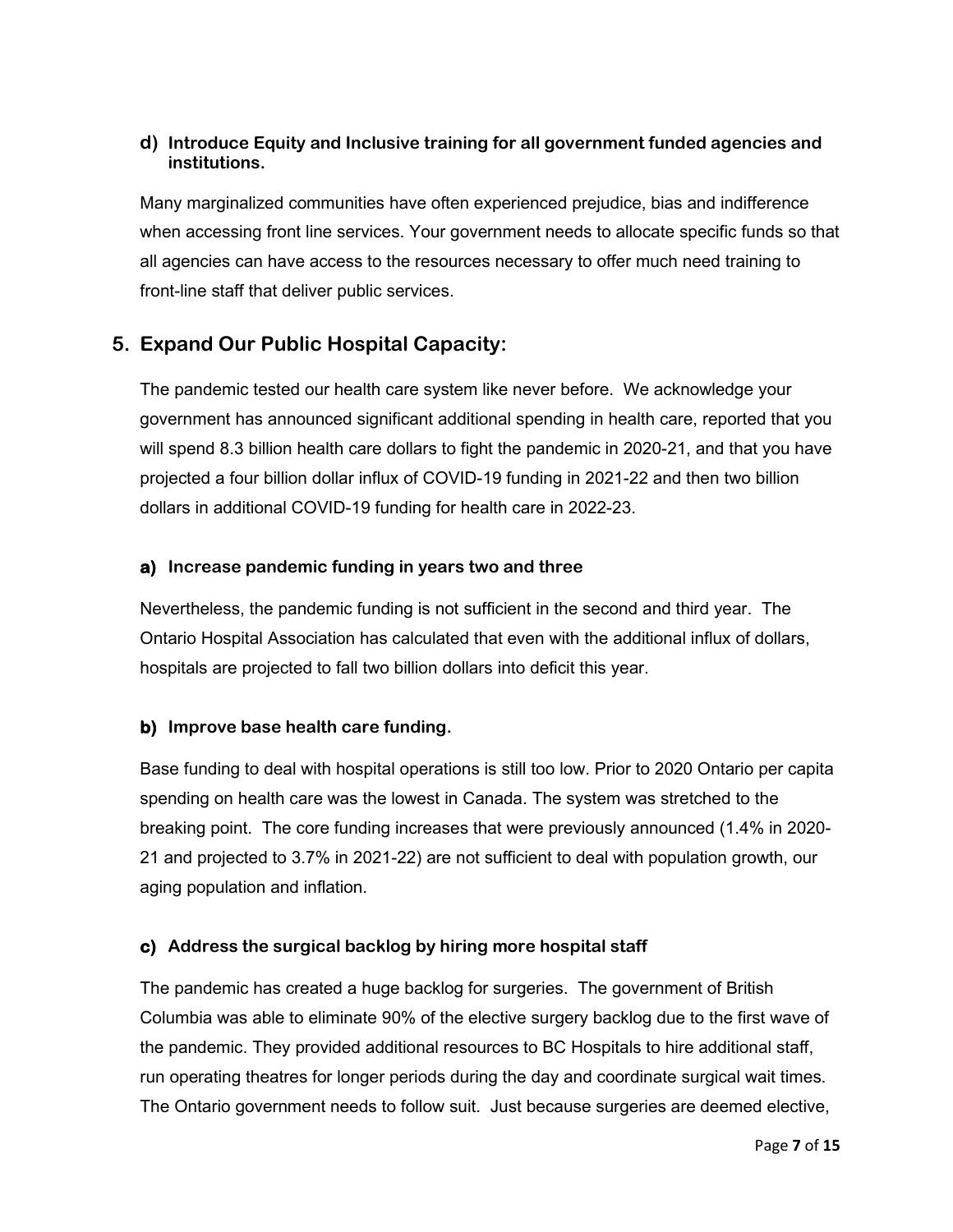does not mean they are not important. The delay in elective surgeries can cause permanent impairments. Ontario hospitals need the resources.

## **d) Support a fully public system of health delivery**

CUPE Ontario is alarmed by your government's apparent intention to transfer non acute hospital procedures to "alternate health facilities" *including* private for-profit organizations. Ontarians do not want their health care delivered by private for profit operators. There are no margins for profit in health care that do not compromise quality and health outcomes. Use the money to increase capacity at our public hospitals.

# **6. Make Long Term Care staffing a priority, not an afterthought**

The tragedy of the pandemic was made worse by the massive staffing shortages at many long-term care facilities. Some of these shortages were caused by staff who fell sick with COVID-19 or who needed to isolate because of exposure to COVID-19. However, many of the staffing shortages were the result of short-sighted decisions made by your government that need to be rectified immediately.

## **a) Modify the one-site rule to guarantee full time hours for all LTC staff**

The one site rule, which prohibits long term care from working at more than one health facility is absolutely necessary to prevent the transmission of COVID-19. However, the rule has had serious unintended consequences and resulted in severe staffing shortages in many facilities. Many part-time staff have seen huge reductions in their pay because they are not able to work at multiple facilities.

In British Columbia, where the government also implemented a one site rule, LTC staff were guaranteed full time hours and guaranteed certain minimum rates of pay and full-time benefits. Although staff were given an option to indicate which home they preferred to work in, staff were deployed to those workplaces where there was a need thus ensuring that all homes had some level of staffing.

## **b) Provide pandemic pay to all LTC staff not just PSW's**

Your government's announcement in October 2020 to extend pandemic pay only for PSW's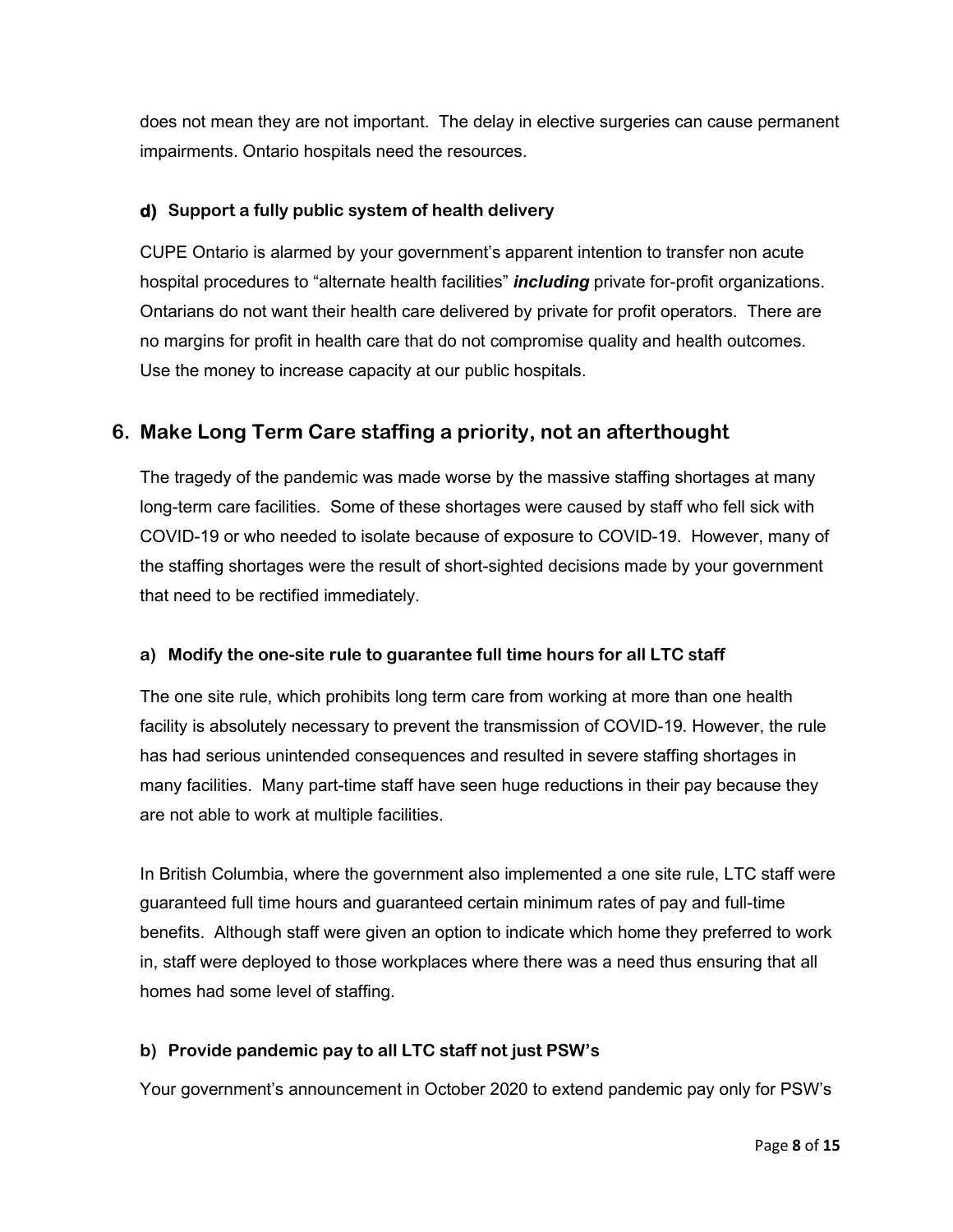has created huge inequalities in LTC facilities and reduced an already cratering morale. In some facilities PSW's are now being paid more than Registered Practical Nurses.

All LTC staff work together to care for Ontario's elderly. All put their health on the line, all are at risk of contracting COVID-19. There should be no differentiation made between PSW's and other LTC staff with respect to pandemic pay.

#### **c) Recruit and Train at least 20,000 PSW's through our Public College System.**

The greatest impediment to improving the care standard in Long Term Care facilities in the long term is the ongoing shortage of Personal Support Workers. In the summer of 2020, the government of Quebec recruited 10,000 residents to become PSW's. Those chosen had their tuition and expenses paid for by the government. Additionally, they were paid an hourly wage while in school and guaranteed work in a facility with a minimum base income on graduation. Sixty-five thousand Quebec residents applied for the program and it no doubt has helped with the staffing shortages in that province.

## **d) Raise the wages for all LTC employees in line with median hourly rates in public hospitals.**

Work in a long-term care facility is difficult, physical and skilled. The pay and benefits provided to LTC staff is pathetically low. Long term care staff can often make more working in coffee shops or retail outlets. They absolutely can make more working in hospitals which are also facing staffing shortages. If the Ontario government is serious about addressing the staffing issues in long term care you will need to encourage significant improvements in the wages and working conditions for long term care workers.

## **e) Immediately start funding LTC Facilities based the 4-hour hands on care rule.**

In November your government announced its intention to move to a legislated standard of four hours of hands on nursing care per resident per day. To date, there has been no funding for that standard. This budget should immediately provide the additional funding to any long term care facility that can hire to meet the standard. There must be an accompanying procedure to verify these desperately needed additional resources are being used to improved staffing and nothing else. This is particularly important for commercial operators in the sector who have a track record of taking public money meant to improve care and using it to augment profits.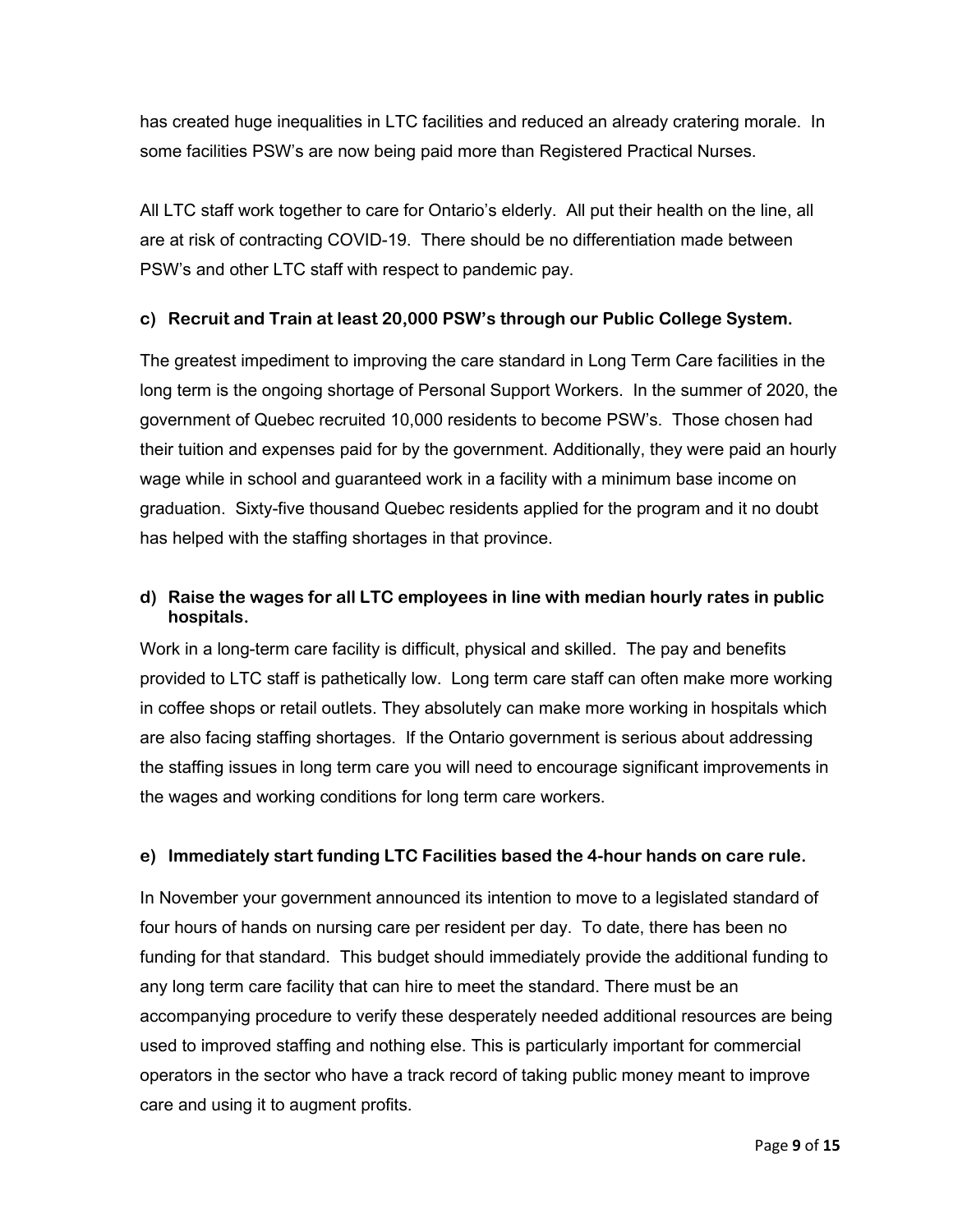#### **f) Announce a moratorium on granting any new Long-term Care bed licenses to for profit operators.**

The pandemic illustrated the problems with for profit long term care facilities. For Profit homes had more outbreaks and more deaths than their counterparts in the not-for-profit sector and in the municipal sector. For profit facilities were the most likely to skimp on cleaning supplies, PPE and health and safety protocols that kept residents and staff safe. As we indicated above, there are no margins for profit in health care that do not compromise quality and health outcomes.

# **7. Schools**

School is essential to children's health, growth, and development. The government's mishandling of the reopening of schools in September, and the ongoing uncertainty in the education sector about school openings/closures and health and safety measures are harming students and staff alike. You cannot continue to fail our children. Your government must do much more to contain the spread of the virus in the community and in schools and keep them safe for students, teachers, staff and parents.

## **a) Extend pandemic funding to 2022-23**

In August 2020 the Ministry announced \$309 million in additional funding would be made available to help reopen schools in September. Later that month the federal government announced that it would augment the province's investment with an additional \$763.34 million (\$381 million of which was allocated for September, the second half to be allocated based on federal government approval in December 2020).<sup>[1](#page-9-0)</sup> Given the uncertainty of the duration of the pandemic it is entirely likely that the same kinds of measures utilized this year to promote healthy and safe learning and working environments in schools will continue to be necessary in the 2020-21 school year. As such, this money should be extended by an additional year, at a minimum, as a COVID-19 mitigation investment.

#### **b) Make permanent the investments made for the 2020-21 school year in school boards and add a further of \$1.153 billion towards education supports.**

Many of the purposes for which this COVID-19 related money was to be allocated are needs

<span id="page-9-0"></span><sup>1</sup> <https://pm.gc.ca/en/news/news-releases/2020/08/26/prime-minister-announces-support-safe-return-school> an[d https://news.ontario.ca/en/release/58135/additional-funds-enhance-ontarios-robust-back-to-school-plan](https://news.ontario.ca/en/release/58135/additional-funds-enhance-ontarios-robust-back-to-school-plan)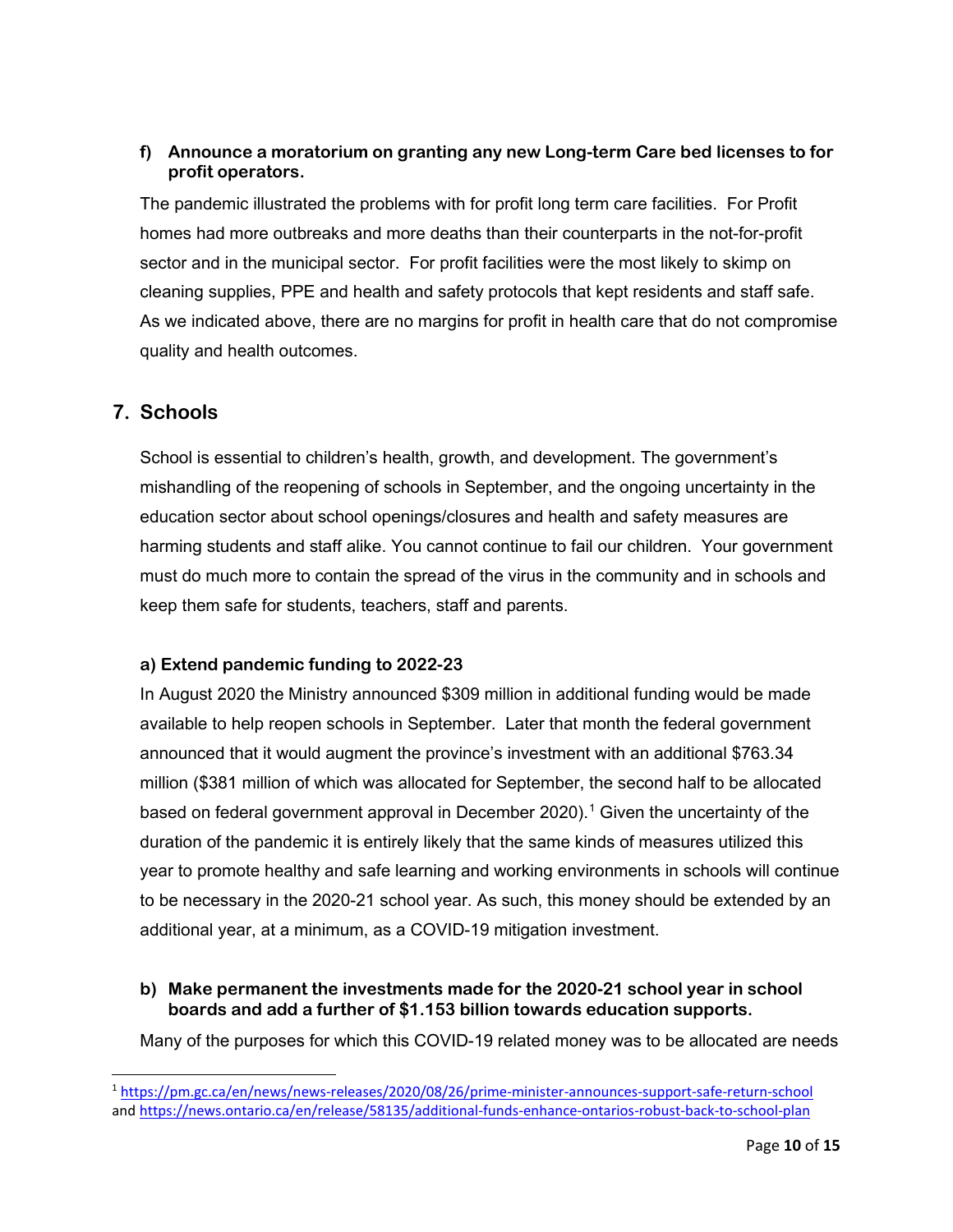that will continue beyond the end of the pandemic. There will need to be an ongoing commitment to improving ventilation in schools. Additional custodial and caretaking staff will be needed to improve the cleaning standards in schools, which will help reduce ongoing risk of illness from a myriad of sources (including annual cold and flu transmission in schools). Ongoing funding for special education staff and mental health supports in schools will benefit students and help improve outcomes.

#### **c) Increase the education operating budget to meet growing needs.**

Our education system has been decimated by decades of underfunding, punctuated by deep cuts from your government since 2018. The provincial budget released on November 5, 2020 gives us reason to believe that it is this government's intention to not only continue to underfund schools, but to intensify the crisis. When pandemic funding is removed, the total funding for education funding will by less than one percent in 2021 and 2022. We urge the government to reverse this plan to once again force austerity on boards; an austerity that can only come at the expense of student outcomes, student and staff safety, and the jobs security and working conditions of education workers across the system.

#### **d) Reinstate the mandatory First Nations, Metis and Inuit curriculum in elementary and secondary schools that was cut by your government.**

Ensure the curriculum content and delivery includes proper and thorough consultation with the Indigenous community to reflect the history, experiences, voices and wisdom of the Indigenous community

# **8. Provide an Immediate Injection of cash to Ontario's childcare centres**

The pandemic has been devastating for Ontario childcare centres. Many have lost significant revenue and have had to staff up to meet infection control standards. Daycare's operate on the thinnest of margins. More than 130 childcare centres have shuttered because they simply could not operate under the current conditions. Many dozens more are on the brink.

Any pandemic recovery will require safe, reliable childcare for parents entering and reentering the workforce. We cannot afford to lose any more spaces. An immediate injection of cash is required to stabilize the sector. While the federal budget is looming and there is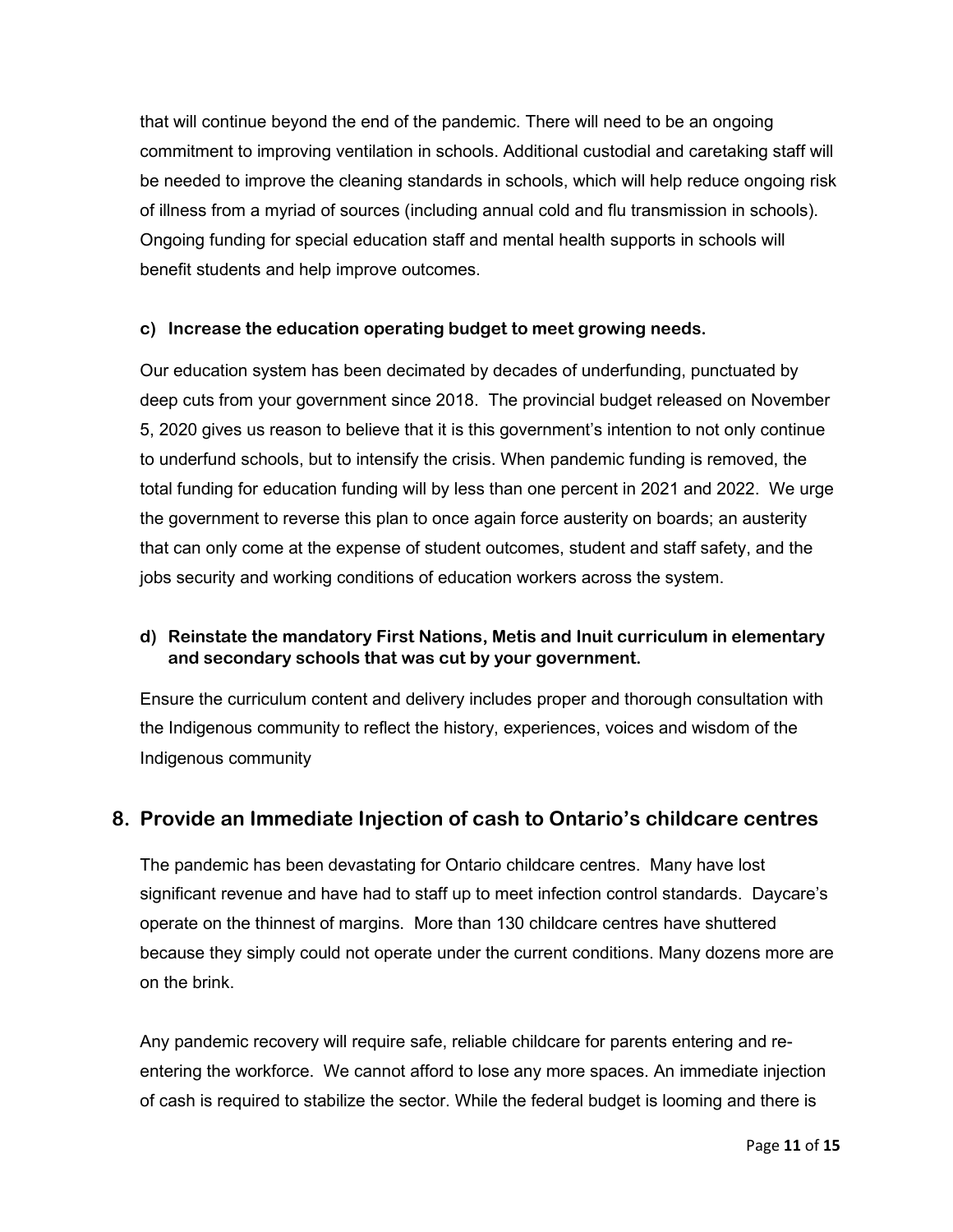sure to be an announcement about the sector in it, community non-profit, and public care cannot wait. Daycares need support for everything: rent, general operations, payroll, PPE etc. The sector cannot afford to lose any more spaces.

# **9. Provide unconditional grants to compensate Municipalities for all their pandemic-related revenue losses.**

With the exception of transit, there has been very little money allocated to Municipalities to help with their operational costs and lost revenue due to the pandemic. In the 2020-21 budget, your government flatlined increases to grants to municipal governments through the *Ontario Municipal Partnership Fund (OMPF).* Most municipalities will see no increase in funding, and some will see a net reduction in the grant provided.

In the meanwhile, Municipal revenues have been decimated by this pandemic. Ontario cities have seen massive losses in revenue because of declines in community rentals, permits, fees and course offerings. Further, they have been required to ramp up their public health expenditures and continue to offer valuable municipal services.

Ontarians rely heavily on the services provided by our municipalities. Your government needs to support municipalities by providing the grants needed to *fully* compensate them for their pandemic related losses, only this time with no requirements attached that municipalities examine cuts first. Municipalities have been operating on bare bones operating budgets for many years, prior to the pandemic. Now is not the time for the province to be perceived as suggesting or supporting cuts to vital services.

# **10. Social Services and the Vulnerable**

**a) Raise OW and ODSP rates by 55% to bring them in line with historical levels.** 

Ontario Works and Ontario Disability Support Payments have fallen well behind historic levels when the cost of living is taken into account. Numerous studies show that increasing OW and ODSP rates create huge improvements in social outcomes.

## **b) Make the Pandemic pay a permanent feature**

The bump in compensation to workers providing personal care must be made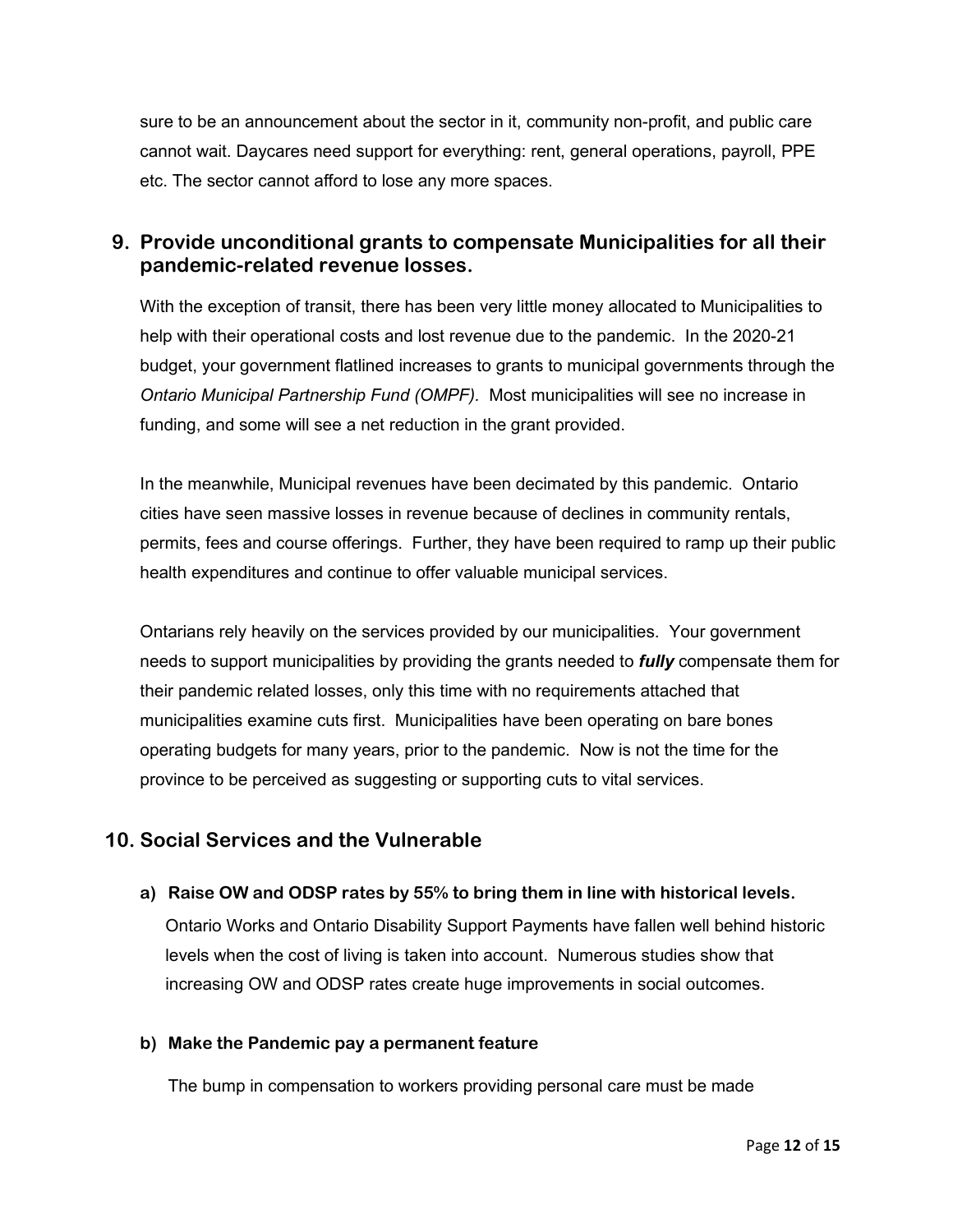permanent. The acknowledgement that this was required for specific care workers should also not be limited. Workers in sectors such as child protection are also on the front lines of service and in some communities, they are the last line of care and support. While the additional compensation was an important step towards fairness for personal care workers, it needs to be expanded and lasting.

#### **c) Fully Fund Pay equity costs:**

Too often pay equity obligations are ignored, because the social services sector simply does not have enough resources. The wage gap is still very real; in Ontario, women earn only \$0.74 for every dollar earned by men. The situation is amplified in social services as the sector has been under-resourced for decades. There must be money to catch up and achieve equality in the province.

#### **d) Commit to continued funding of Developmental Services Day Programing:**

In Guelph Wellington, there has been a move to shut down day programming for adults being supported. There are rumours that this is a more widespread goal of agencies and/or the province. While inclusion and equity are important tenants of those assisting adults with developmental challenges, shutting down day programs will have the opposite effect – it will close of opportunities for those being supported. While the government has made investments in this sector, they need to ensure the continued delivery of these programs.

# **11. Invest in future innovation through Public Universities and Colleges**

- **a) Fund the previously announced 10% tuition fee reduction**
- **b) Replace funding lost through crisis-caused enrolment decreases**
- **c) Give international students access to OHIP**
- **d) Cancel the flawed performance-based funding.**

The recent move by Laurentian University to file for bankruptcy protection serves as a stark illustration of the crisis of Ontario Post Secondary institutions.

Even prior to the pandemic, Universities saw net cuts in funding from this government. In 2018 tuition was cut by 10% but your government refused to provide any additional grants to meet the shortfall. With the pandemic, Universities have been driven even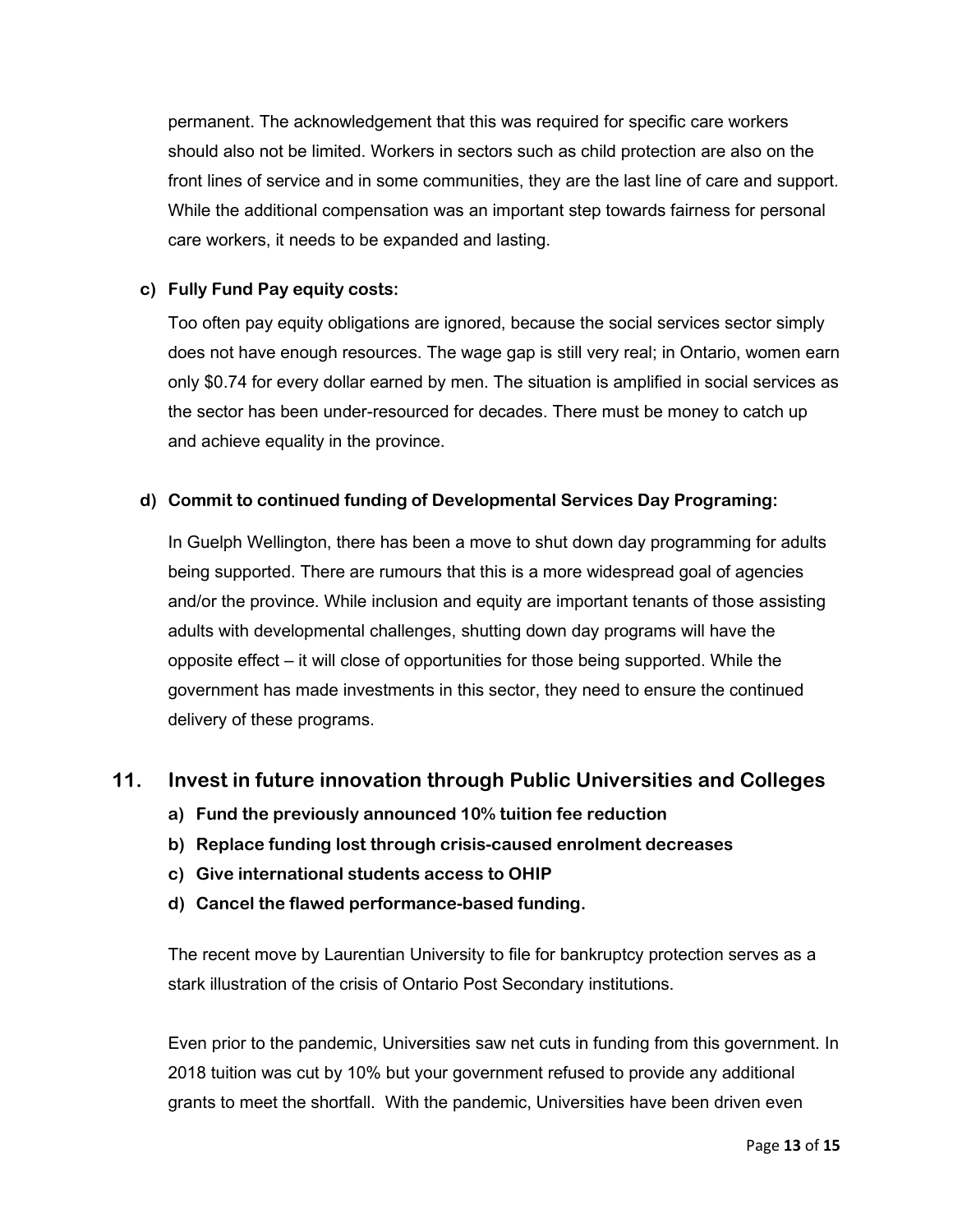further into crisis. Enrolment is down, especially amongst International students, revenues have declined as most students are attending courses on-line and are not on campus or in residence.

At the same time your government has insisted on certifying substandard bible colleges as universities, damaging our international reputation for academic excellence. A robust public post secondary system is key to a post pandemic economic recovery. Highquality public institutions set Ontario apart from the world. It is Ontario's built-in competitive advantage. The government should recognize this and support the workers and students of this province and fund our Universities appropriately.

# **12. Address the Crisis of Police Violence against Black, Racialized, Indigenous and other marginalized communities.**

The events of the past few years, with the failure of the RCMP to deal with missing and murdered indigenous women, the police shootings of racialized youth and examples of brutality against those with mental health illnesses has highlighted how our public safety system is broken in Ontario and in Canada. There are calls redirect police resources into other community supports which are more responsive to the needs of all Ontarians. With this in mind, we recommend that:

- **a) The Ontario government should establish a Commission of Inquiry into Police Violence and Public Safety with a mandate to:**
	- provide a blueprint for a restructured public safety model that works to address safety issues of all Ontarians and that moves away from dependence on police forces to provide all public safety services
	- establish procedures and structures that ensure and enforce transparency and accountability by individual police officers for their actions
- **b) Further, your government should immediately restructure the civilian review agency to**
	- make its investigations fully transparent to the public
	- give them a broader mandate to investigate complaints
- **c) Finally, your government should ensure meaningful representation of racialized, indigenous and marginalized communities on the Civilian Review Agency and all Police Service Boards**
- **13. Place a moratorium on all residential tenant evictions and landlord applications for evictions until the pandemic is over.**